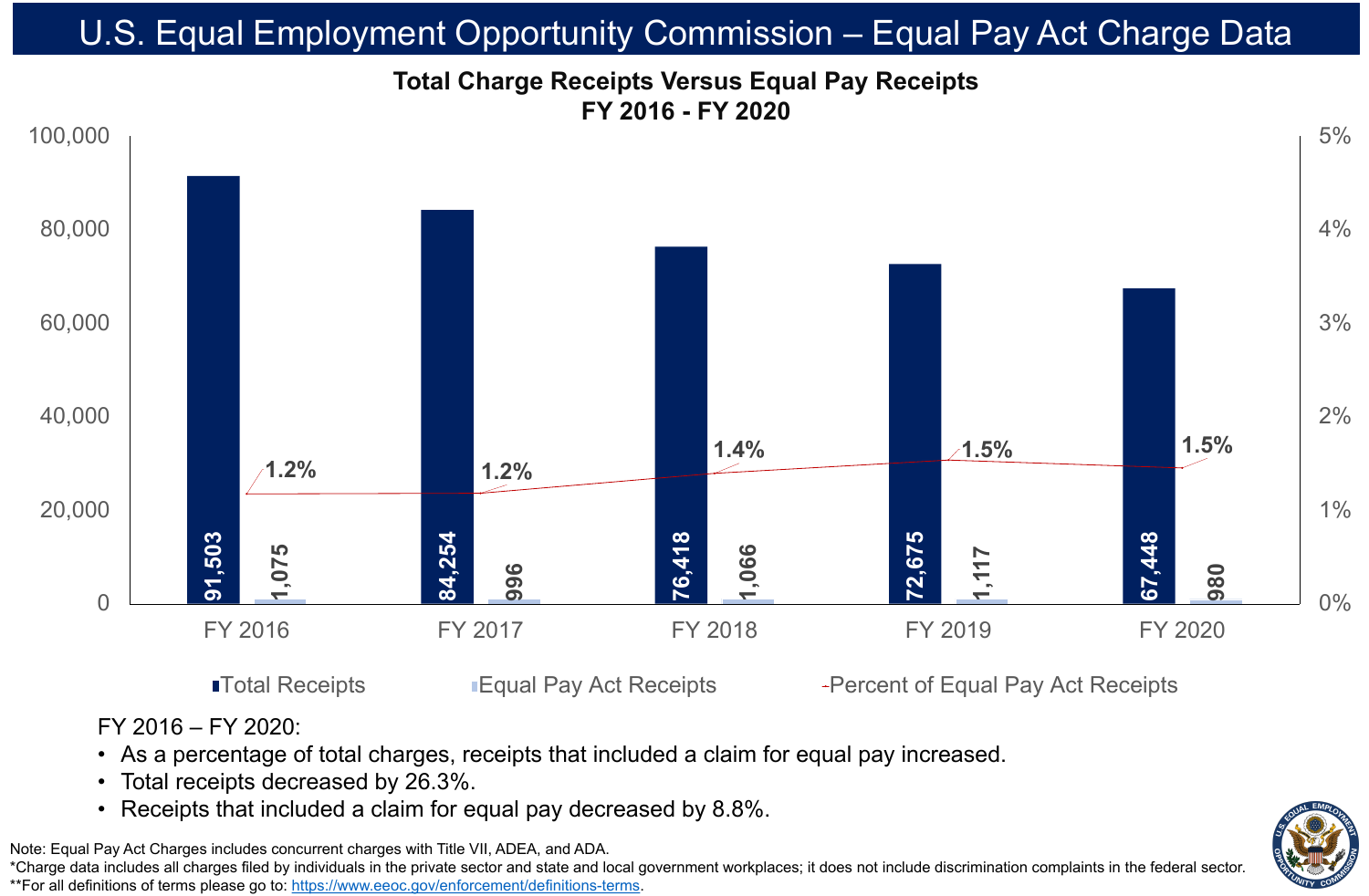### FY 2016 – FY 2020:

- 
- 
- 

• As a percentage of total monetary benefits, monetary benefits for charges that included a claim for equal pay increased.



# • Total monetary benefits decreased by \$14.8 million, a change of 4.3%.

## **Total Monetary Benefits Versus Equal Pay Monetary Benefits FY 2016 – FY 2020** U.S. Equal Employment Opportunity Commission – Equal Pay Act Charge Data

Note: Equal Pay Act Charges includes concurrent charges with Title VII, ADEA, and ADA. \*Charge data includes all charges filed by individuals in the private sector and state and local government workplaces; it does not include discrimination complaints in the federal sector. \*\*For all definitions of terms please go to: [https://www.eeoc.gov/enforcement/definitions-terms.](https://www.eeoc.gov/enforcement/definitions-terms)

**ITotal Monetary Benefits IF Equal Pay Act Monetary Benefits** Percent of Equal Pay Act Monetary Benefits

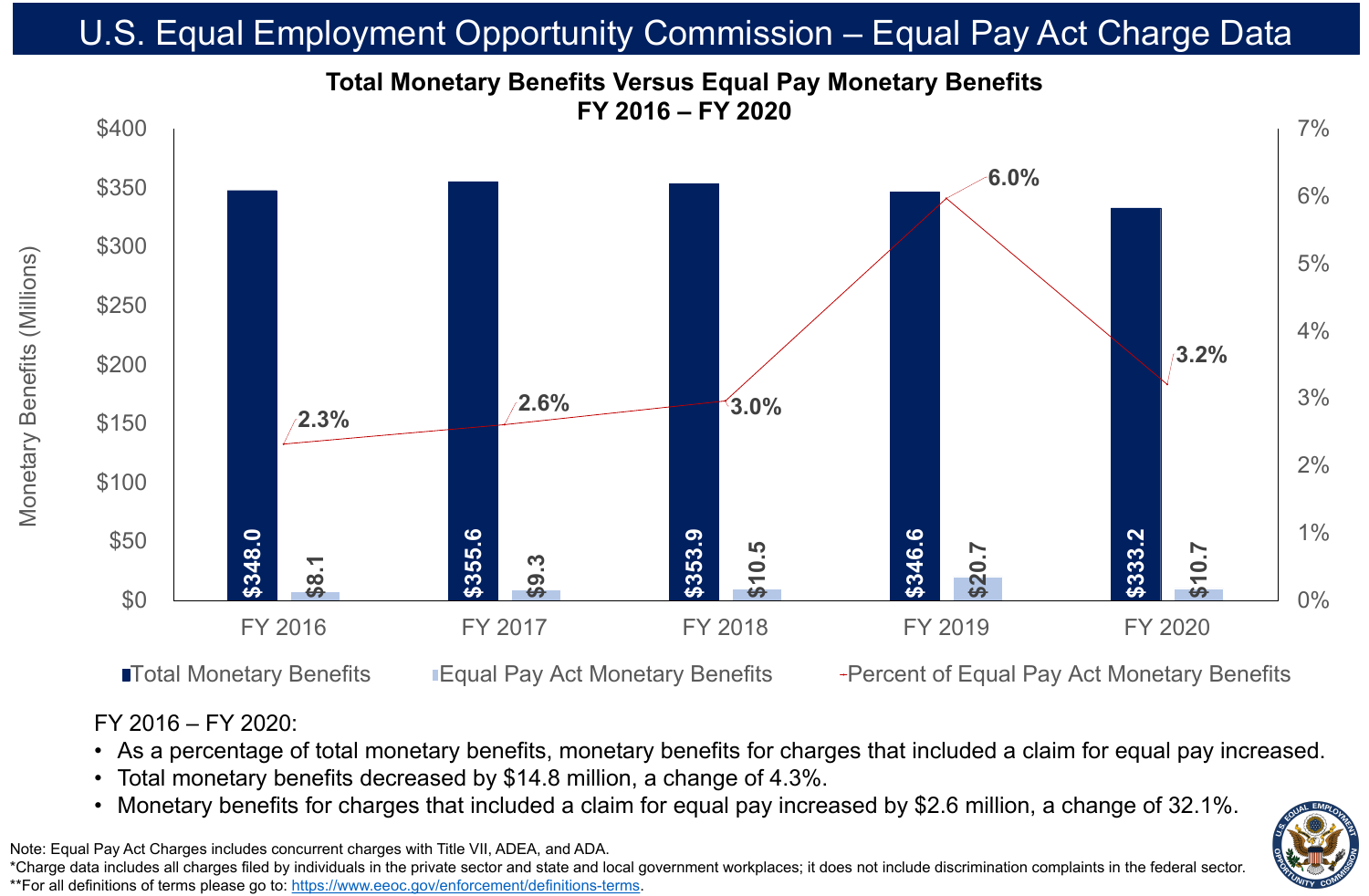

### **Total Resolutions Versus Equal Pay Resolutions FY 2016 - FY 2020** U.S. Equal Employment Opportunity Commission – Equal Pay Act Charge Data

Note: Equal Pay Act Charges includes concurrent charges with Title VII, ADEA, and ADA. \*Charge data includes all charges filed by individuals in the private sector and state and local government workplaces; it does not include discrimination complaints in the federal sector. \*\*Resolutions - All charges closed in the administrative process, comprised of charges with no cause findings, administrative closures, and merit resolutions. \*\*\*For all definitions of terms please go to: [https://www.eeoc.gov/enforcement/definitions-terms.](https://www.eeoc.gov/enforcement/definitions-terms)

### ■Total Resolutions ■ Equal Pay Act Resolutions • Percent of Equal Pay Act Resolutions

FY 2016 – FY 2020: • Total resolutions decreased by 27.3%.

## • As a percentage of total resolutions, resolutions of charges that included a claim for equal pay increased. • Resolutions of charges that included a claim for equal pay decreased by 4.8%.

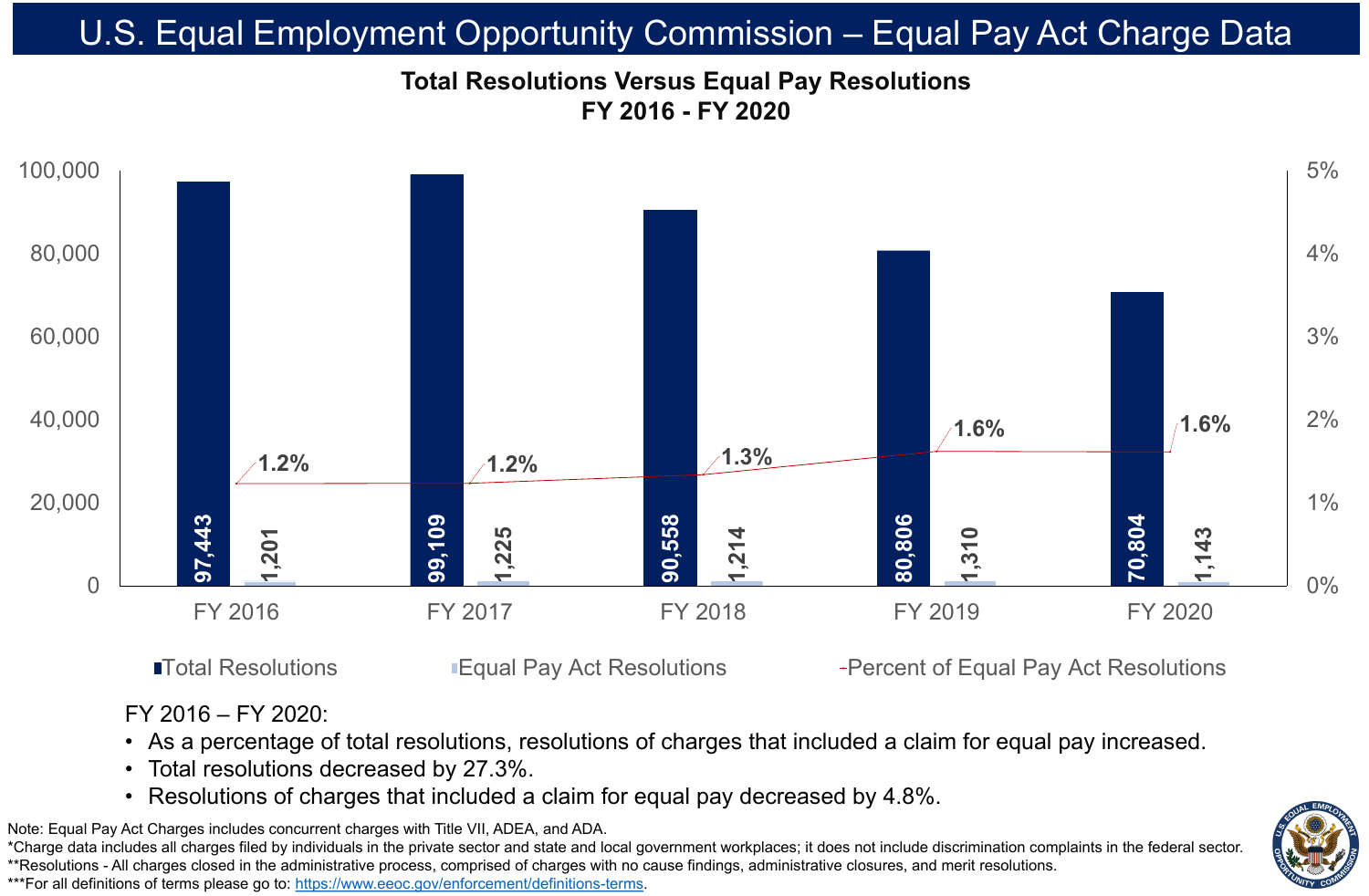





# U.S. Equal Employment Opportunity Commission – Equal Pay Act Charge Data



### ■ No Reasonable Cause ■ Administrative Closures ■ Merit Resolutions



Resolutions - All charges closed in the administrative process, comprised of charges with no cause findings, administrative closures, and merit resolutions. No Reasonable Cause – EEOC's determination not to proceed further with its investigation. This determination does not certify that the respondent is in compliance with the statutes EEOC enforces. In issuing this determination, the EEOC makes no decision about the merits of claims alleged in the charge or of any other issues that could be construed as having been raised by the charge. The charging party may exercise the right to bring a private court action. • Administrative Closures - Charge closed for administrative reasons without a determination based on the merits, which include: lack of jurisdiction due to untimeliness, insufficient number of employees, or lack of employment relationship; charging party requests withdrawal without receiving benefits; or charging party requests the notice of

Merit Resolutions - Charge resolved with an outcome favorable to charging party or charge with meritorious allegations. These are comprised of negotiated settlements, withdrawals with benefits, successful conciliations, and unsuccessful conciliations.

Note: Equal Pay Act Charges includes concurrent charges with Title VII, ADEA, and ADA. \*Charge data includes all charges filed by individuals in the private sector and state and local government workplaces; it does not include discrimination complaints in the federal sector. \*\*For all definitions of terms please go to: [https://www.eeoc.gov/enforcement/definitions-terms.](https://www.eeoc.gov/enforcement/definitions-terms)

- 
- 
- right to sue.
-